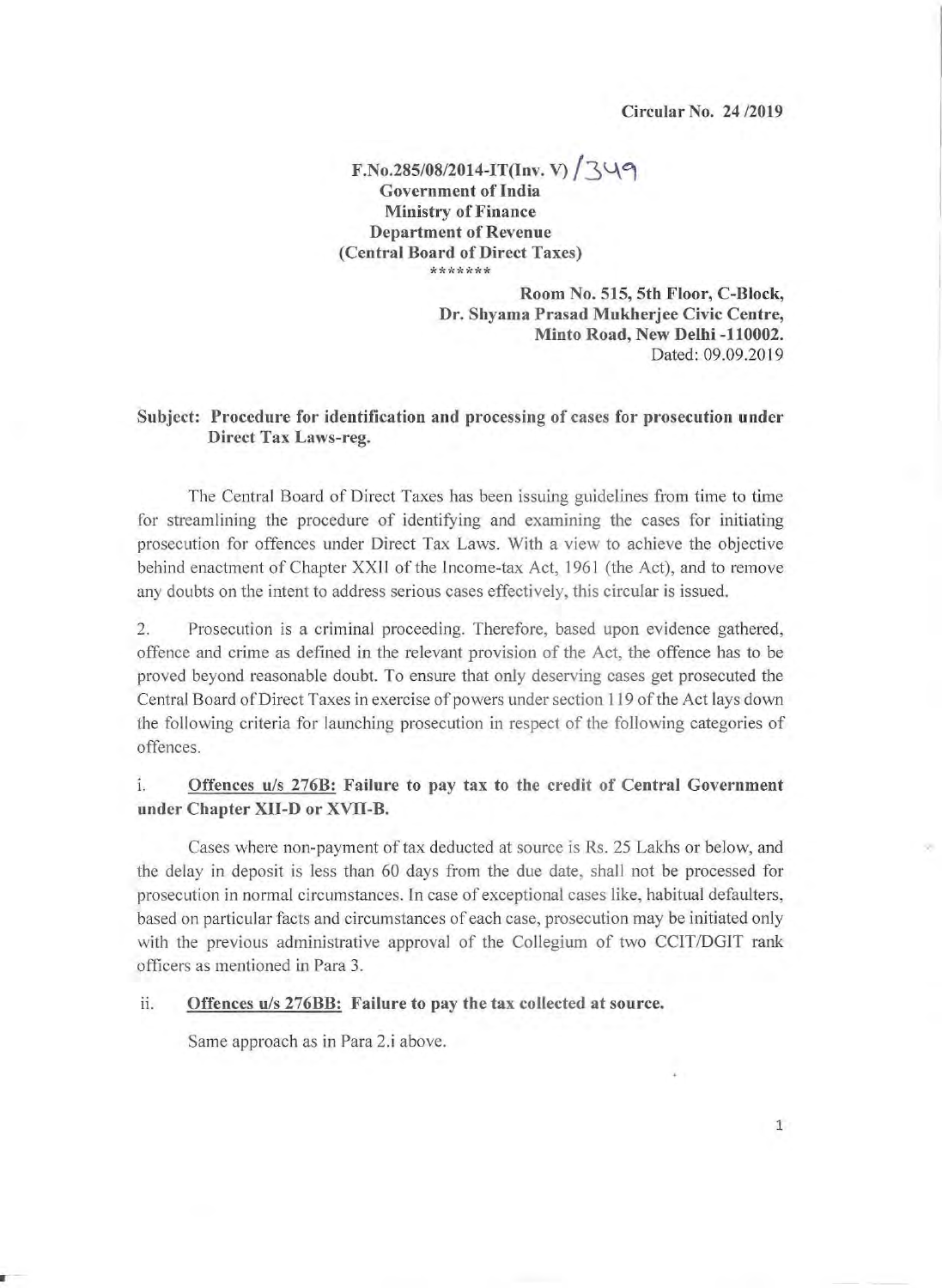#### iii. Offences u/s 276C(1): Wilful attempt to evade tax, etc.

Cases where the amount sought to be evaded or tax on under-reported income is Rs. 25 Lakhs or below, shall not be processed for prosecution except with the previous administrative approval of the Collegium of two CClT/DGIT rank officers as mentioned in Para 3.

Further, prosecution under this section shall be launched only after the confirmation of the order imposing penalty by the Income Tax Appellate Tribunal.

#### iv. Offences u/s 276CC: Failure to furnish returns of income.

Cases where the amount of tax, which would have been evaded if the failure had not been discovered, is Rs. 25 Lakhs or below, shall not be processed for prosecution except with the previous administrative approval of the Collegium of two CCIT/DGIT rank officers as mentioned in Para 3.

## 3. For the purposes of this Circular, the constitution of the Collegium of two CCIT/DGIT rank officers would mean the following-

As per section 279(1) of the Act, the sanctioning authority for offences under Chapter XXII is the Principal Commissioner or Commissioner or Commissioner (Appeals) or the appropriate authority. For proper examination of facts and circumstances of a case, and to ensure that only deserving cases below the threshold limit as prescribed in Annexure get selected for filing of prosecution complaint, such sanctioning authority shall seek the prior administrative approval of a collegium of two CCIT/DGLT rank officers, including the CCIT/DGIT in whose jurisdiction the case lies. The Principal CCLT(CCA) concerned may issue directions for pairing of CCsIT/DGIT for this purpose. In case of disagreement between the two CCIT/DGIT rank officers of the collegium, the matter will be referred to the Principal CCIT(CCA) whose decision will be final. In the event that the Pr.CCIT(CCA) is one of the two officers of the collegium, in case of a disagreement the decision of the  $Pr.CCTT(CCA)$  will be final.

4. The list of prosecutable offences under the Act specifying the approving authority is annexed herewith.

5. This Circular shall come into effect immediately and shall apply to all the pending cases where complaint is yet to be filed.

6. Hind version shall follow.

Encl: As above  $\bigcap_{i} G$ 

(Mamta Bansal) Director to the Government of India

2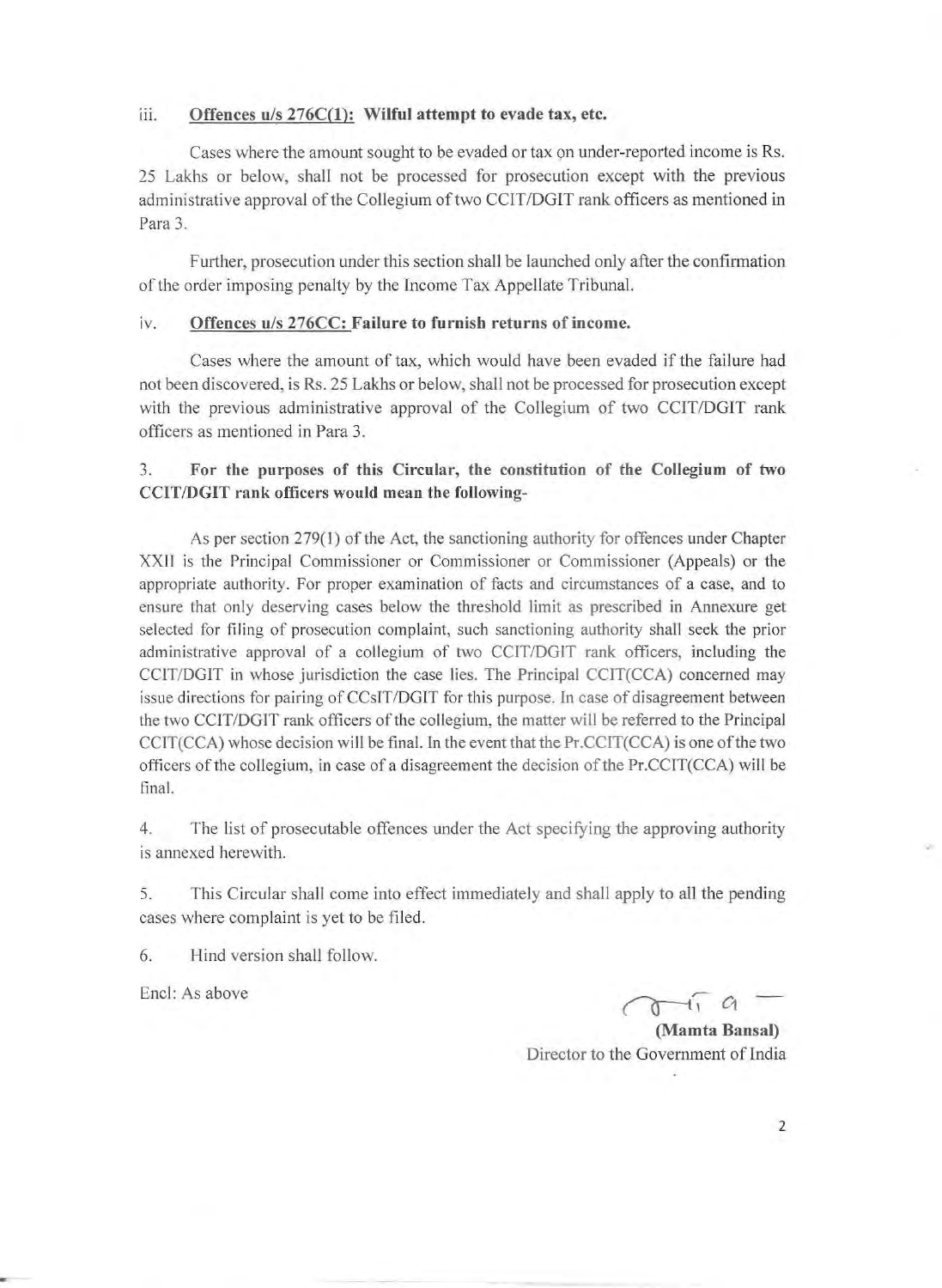Copy to:

- I. P.S. to Finance Minister
- 2. P.S. to Revenue Secretary
- 3. The Chairman and all the Members, CBDT
- 4. All the Pr. Chief Commissioners/Chief Commissioners /Pr. Director Generals/ Director Generals of Income-tax
- 5. All the officers of the rank of Joint Secretary/CIT and above in the CBDT
- 6. CIT(Media and Technical Policy), CBDT
- 7. ADG (Systems)-4/ Web Manager for placing it on www.incometaxindia.gov.in

x.

- 8. Addl. CIT, Data Base Cell- for placing it on www.irsofficersonline.gov.in
- 9. The Guard File

 $\sigma$ -ii a -

Director to the Government of India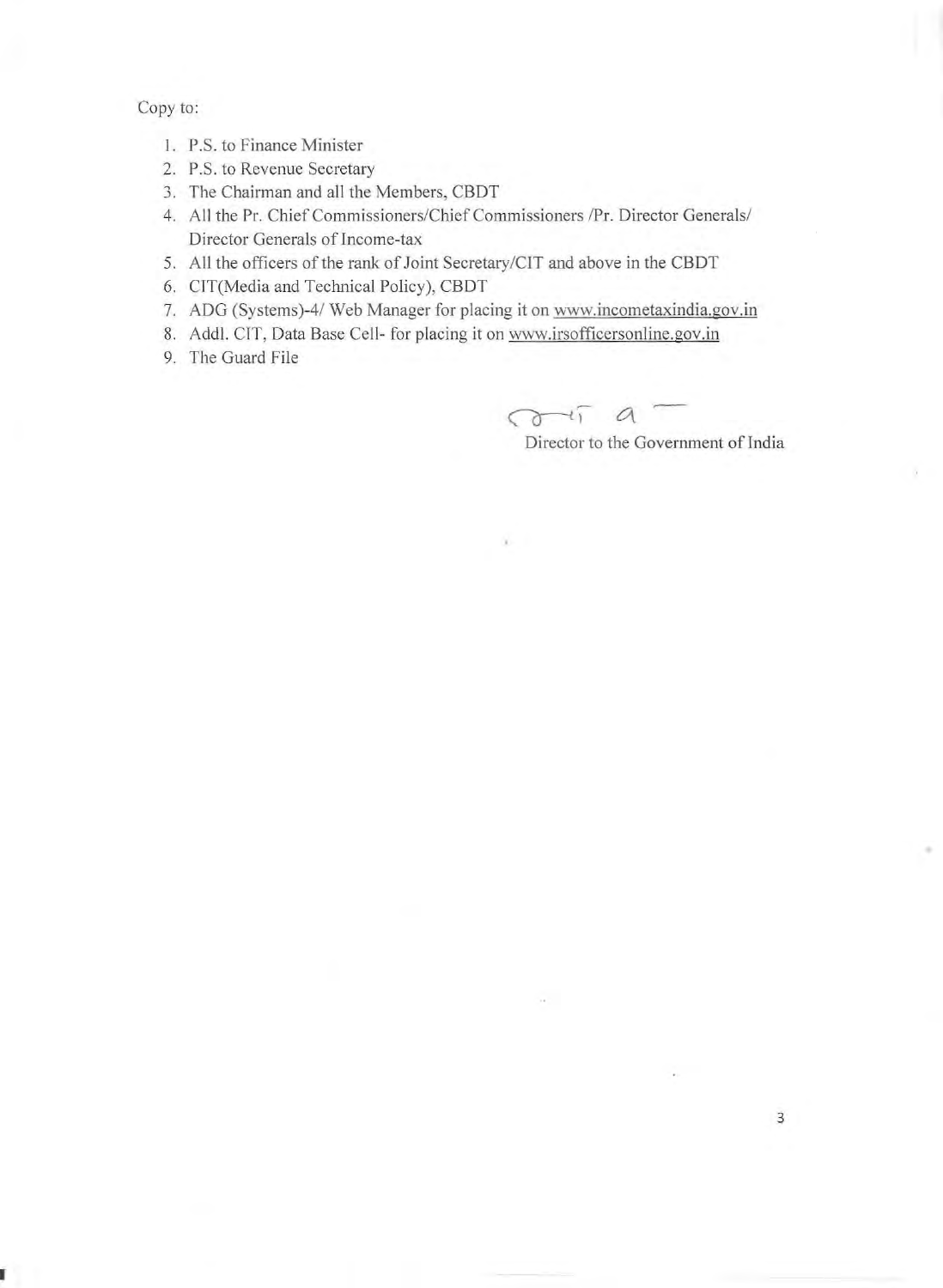# Annexure

| Section | Nature of default                                                                                                                                                                                                           | <b>Approving Authority</b>                                                                                            |
|---------|-----------------------------------------------------------------------------------------------------------------------------------------------------------------------------------------------------------------------------|-----------------------------------------------------------------------------------------------------------------------|
| 275A    | Contravention of order made under section<br>132(1) (Second Proviso) or 132(3) in case of search<br>and seizure                                                                                                             | Sanctioning Authority with the previous<br>administrative approval of the Collegium of two<br>CCIT/DGIT rank officers |
| 275B    | Failure to afford necessary facility to authorized<br>officer to inspect books of account or other<br>documents as required under section 132(1)(iib)                                                                       | Sanctioning Authority with the previous<br>administrative approval of the Collegium of two<br>CCIT/DGIT rank officers |
| 276     | Removal, concealment, transfer or delivery of<br>property to thwart tax recovery                                                                                                                                            | Sanctioning Authority with the previous<br>administrative approval of the Collegium of two<br>CCIT/DGIT rank officers |
| 276A    | Failure to comply with provisions of section<br>$178(1)$ and $(3)$ – reg. company in liquidation                                                                                                                            | Sanctioning Authority with the previous<br>administrative approval of the Collegium of two<br>CCIT/DGIT rank officers |
| 276AB   | Failure to comply with provisions of sections<br>269UC, 269UE and 269UL reg. purchase of<br>properties by Government                                                                                                        | Sanctioning Authority with the previous<br>administrative approval of the Collegium of two<br>CCIT/DGIT rank officers |
| 276B    | Failure to pay to credit of Central Government<br>(i) tax deducted at source under Chapter XVII-B,<br>or $(ii)$ tax payable u/s 115-O(2) or second proviso<br>to section 194B -                                             |                                                                                                                       |
|         | (a) where non-payment of TDS exceeds Rs. 25<br>lakhs                                                                                                                                                                        | Sanctioning Authority                                                                                                 |
|         | (b) in other case                                                                                                                                                                                                           | Sanctioning Authority with the previous<br>administrative approval of the Collegium of two<br>CCIT/DGIT rank officers |
| 276BB   | Failure to pay to the credit of Central<br>Government the tax collected a source under<br>section 206C -                                                                                                                    |                                                                                                                       |
|         | (a) where non-payment of TCS exceeds Rs. 25<br>lakhs                                                                                                                                                                        | Sanctioning Authority                                                                                                 |
|         | (b) in other case                                                                                                                                                                                                           | Sanctioning Authority with the previous<br>administrative approval of the Collegium of two<br>CCIT/DGIT rank officers |
| 276C(1) | Wilful attempt to evade tax, penalty or interest or<br>under-reporting of income -                                                                                                                                          |                                                                                                                       |
|         | (a) where tax which would have been evaded<br>exceeds Rs 25 lakh                                                                                                                                                            | Sanctioning Authority                                                                                                 |
|         | $(b)$ in other case                                                                                                                                                                                                         | Sanctioning Authority with the previous<br>administrative approval of the Collegium of two<br>CCIT/DGIT rank officers |
| 276C(2) | Wilful attempt to evade payment of any tax,<br>penalty or interest -                                                                                                                                                        |                                                                                                                       |
|         | (a) where payment of any tax, penalty or<br>interest exceeds Rs 25 lakhs                                                                                                                                                    | Sanctioning Authority                                                                                                 |
|         | $(b)$ in other case                                                                                                                                                                                                         | Sanctioning Authority with the previous<br>administrative approval of the Collegium of two<br>CCIT/DGIT rank officers |
| 276CC   | Wilful failure to furnish returns of fringe benefits<br>under section 115WD/115WH or return of income<br>under section $139(1)$ or in response to notice<br>under section $142(1)(i)$ or section 148 or section<br>$153A -$ |                                                                                                                       |

×

4